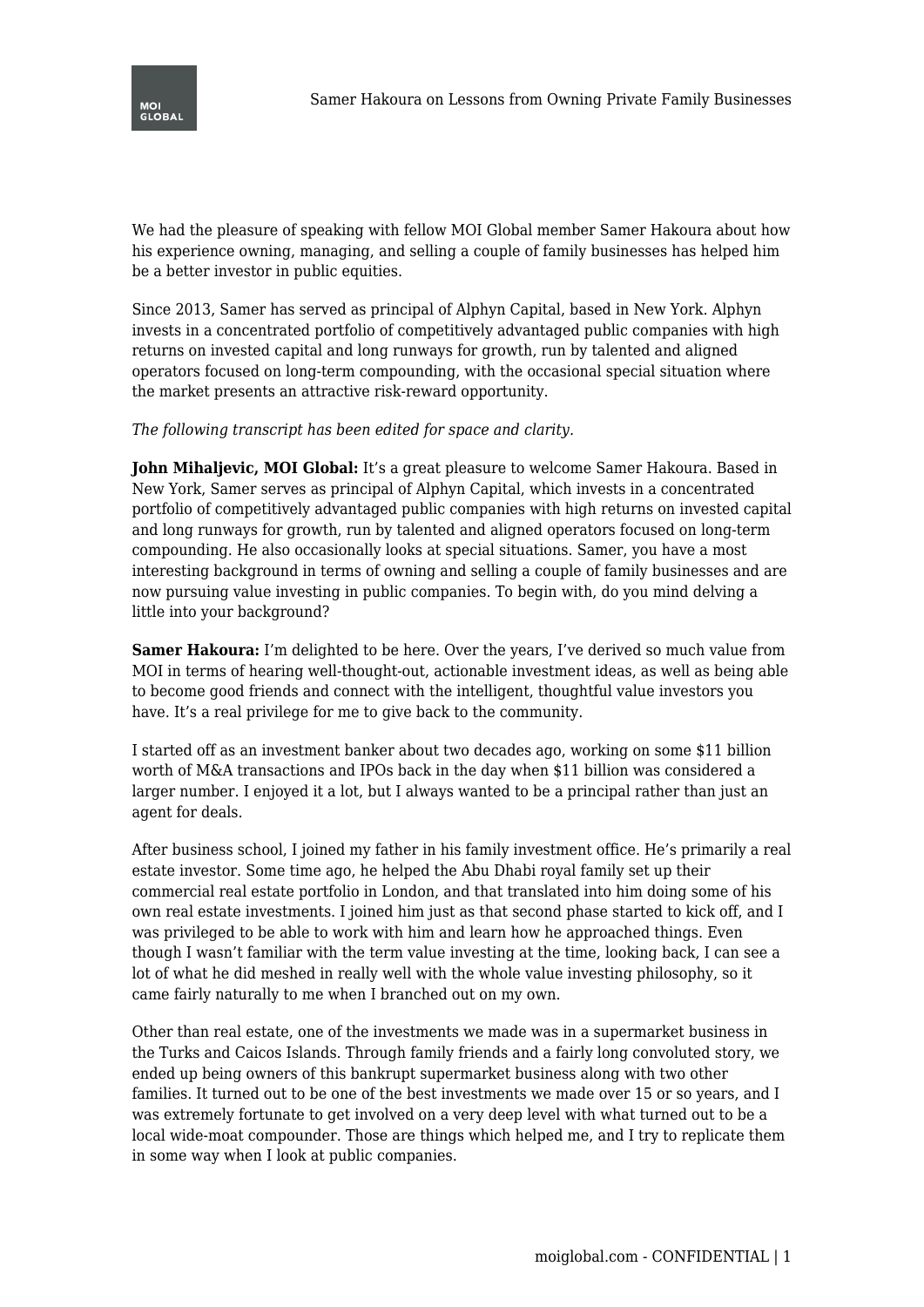

**MOI:** Did you spend time in London or away from New York City at that point?

**Hakoura:** I grew up in London and spent most of my time until business school there. After that, I moved to the Turks and Caicos for about five years and then to New York in 2012-2013.

**MOI:** Tell us a bit about the transition from doing the private side with the family office to doing public investing. Why did you decide to take that step? Have you found if some of the things you learned along the way are now transferrable to the public market?

**Hakoura:** When we sold the business in 2013, I looked at trying to buy lower middle-market private companies in the US. I moved here for personal reasons and love it here. I found out that when you're trying to do private deals, you have to pick a couple of industry sectors and go really deep, network in those sectors, spend anywhere from one to five years getting to know people involved in them. I approached things very much as a generalist, and while I was looking for private deals to do, I started deploying my own capital into the market to try and earn a return while waiting for the deal. I can't tell you exactly when, but at some point, I hit that inflection point where I said, "You know what? I'm practically spending most of my time investing in public market securities at this point. Why don't I make a full-time job of that?" I haven't looked back since.

As for your question, I think there are many parallels. The way I approach things is "business is business," whether you're buying a public or a private company. The famous quote "It's not just numbers flicking about in a screen; behind it, there are real people doing real business" is very applicable. There are some constraints in terms of when you buy a private business. Unless you're a very large fund, you typically tend to look at one thing at a time, and you buy the majority or the entirety of the business. When you buy a public company, you usually acquire fractional ownership, so you get the opportunity to spread your bets a lot more. I run a fairly concentrated portfolio of about 15 to 20 positions, but compared to the private market, that's still much more diversified.

**MOI:** Do you have any preferences in terms of the industries or any focus, especially in light of the private experience that included some real estate investing? Have you used that experience in the public side as well, or are you looking for the more capital-light compounder businesses?

**Hakoura:** These days, I tend to find myself looking much more at the capital-light compounder businesses. The general admonition to make sure you understand what it is you're looking at and stay in your circle of competence is very important, in my opinion. Beyond that, I take a pretty open approach towards industry. I haven't found myself doing much in real estate. I won't do stuff in biotech, for example. Given my background, it's not surprising that the things I invest in at the moment tend to be family holding companies with what I consider compelling valuations and multiple levers to pull because they have what you would call a synthetic leverage, like float and various other things. On the other hand, I also look at a few smaller-cap, cloud-based, capital-light businesses where the opportunity for growth is tremendous, especially if you can buy them before they're widely known and their valuations become aggressive.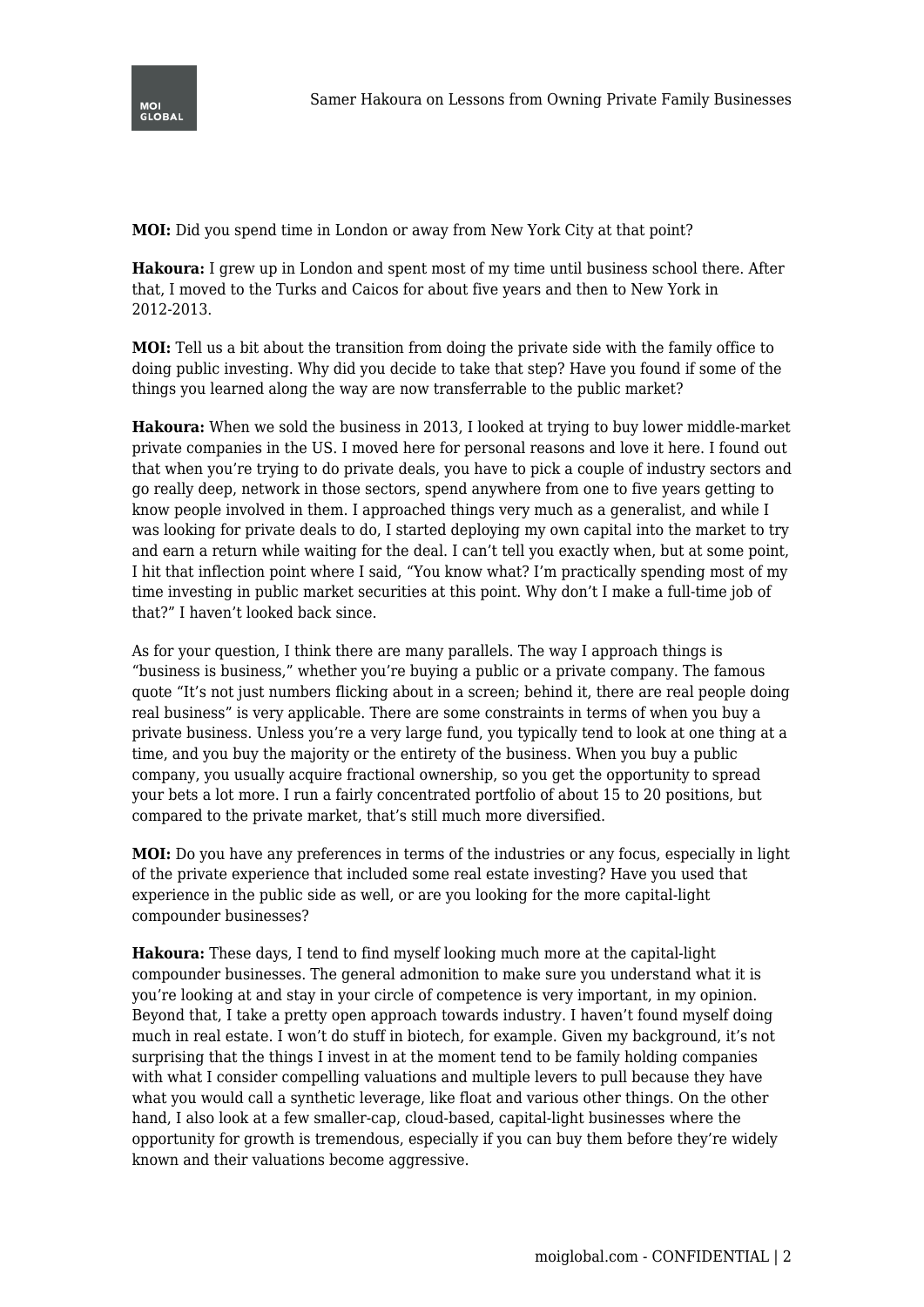

**MOI:** Is this now your sole focus, or are you still doing some things on the private side?

**Hakoura:** I have a directorship at a small company my brother is now running quite well. Other than that, I'm totally focused on this. In fact, I'm in the process of establishing some managed accounts where the goal is to take on other entrepreneurs or families who might think they could benefit from some help and guidance with where to put their money and how to invest it in the equity market.

**MOI:** You mentioned family-controlled holding companies. Is this on a global scale? How do you go through the process of evaluating a family that's a majority owner and judging whether they're going to be the right stewards of capital going forward?

**Hakoura:** I'll tell you about one of my favorite current position, where I have tremendous respect for the person heading it and where I think I'll be able to hold on to this company for many years as I compound value. That's Exor and John Elkann, who is widely known and respected.

When you think of someone who has deep understanding of the business and cares strongly about safeguarding his family legacy yet is bold enough to do transformational deals to bring what used to be an old-school conglomerate into the modern world, riding alongside someone like John Elkann should be a pretty good thing to be able to do. If you read his letters to shareholders and the thoughtful interviews he gives, it's evident that this is someone who would like to take his family company and see it last another hundred years and continue to prosper. That's the type of situation I'd like to be involved with if I can.

Moreover, from a valuation point of view, it has a double discount, so it's trading at a significant 30-something percent to the sum of its parts, and the parts themselves are extremely undervalued, in my view. You're in the fortunate position to be able to join in with Mr. Elkann at a very undemanding valuation. Other things he's done include effectively copying the Berkshire model by buying an insurance company and generating float, then assembling a high-level, high-caliber advisory council featuring people like the former Chancellor of the Exchequer of the UK, Jorge Lemann from 3G Capital, Rob Speyer from Tishman Speyer, and various other impressive people whose job is to advise him on buying companies at a discount when there's a market dislocation. All of this gets me excited about the potential for the company. That's one example of the type of thing I like to do.

**MOI:** A large portion of Exor's value currently seems to be the Fiat holding. How do you go about assessing such a major investment? Do you need to be comfortable to invest in Fiat and then say it's even better to invest in Exor? Do you look several years forward to where Fiat might be a smaller portion of the overall portfolio?

**Hakoura:** I was quite fortunate in 2017, early part of 2018 to be a shareholder of Fiat itself. I love situations where you have an incredibly strong management team who, instead of giving you quarterly guidance, say, "This is our five-year plan." Then they go into a huge amount of detail about their plan based off the strength of some of their brands, like Ram and Jeep, and the success they've been having with some of their vehicles and platforms. When I got involved with the business, it was a company with a market capitalization of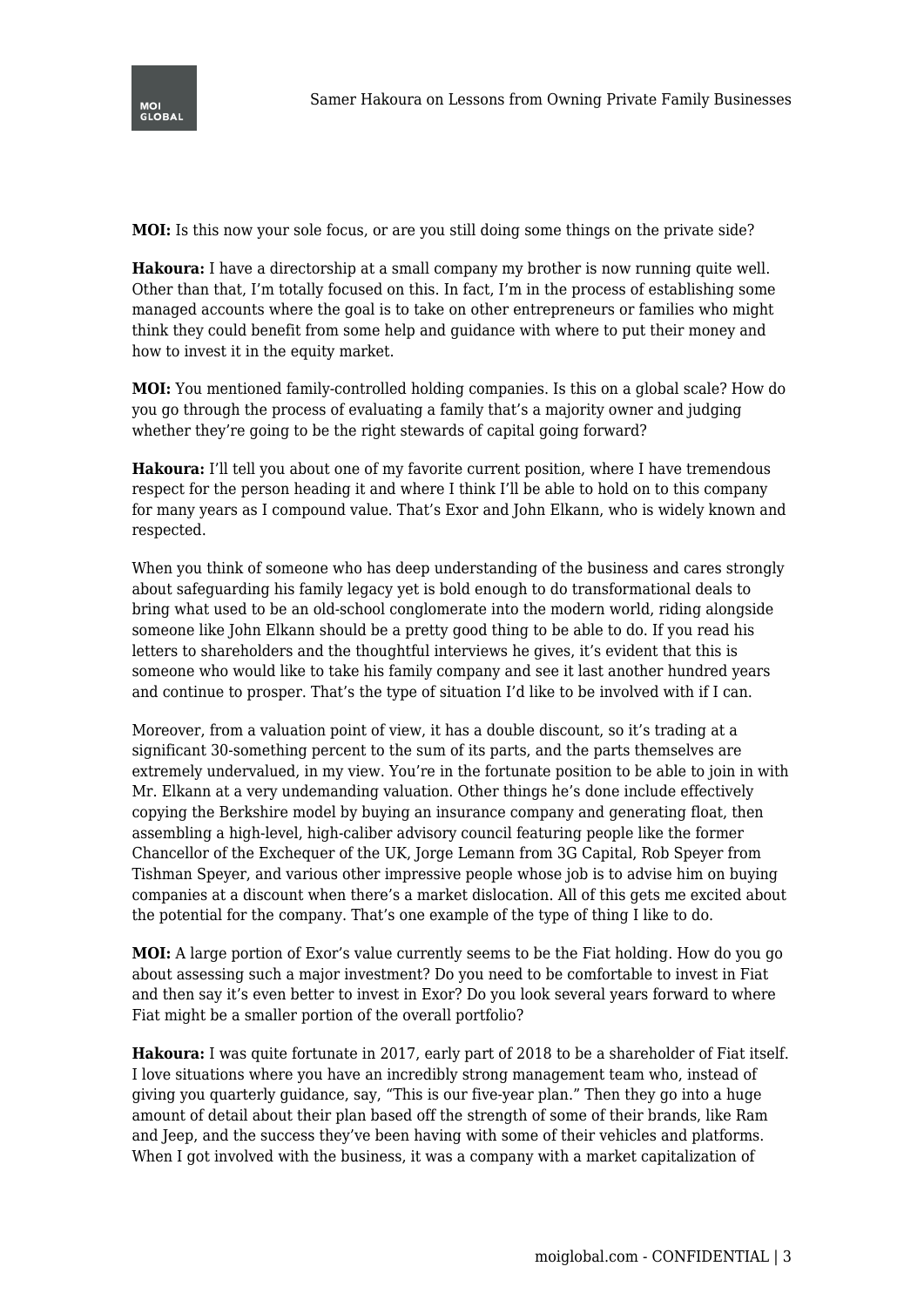

about €18 billion and some €10 billion in debt. It said, "Within a fairly short time, we're going to pay down the vast majority of that debt." I don't think you need to build a complicated model to realize that's going to generate huge amounts of value for the equity shareholders. With minor missteps, it did what it said it would do. This is one of the few times where I actually timed my exit near the top, but it was more due to luck than anything else.

Then I sat down and said, "What do I do with the capital I was fortunate to have made?" When I discussed the situation with some experienced and wise friends of mine, they suggested I look at Exor, the parent company, in more detail. I realized I liked what it was doing and, hopefully, I wouldn't have to make this sell decision, which is always a difficult one, if I held the parent company. I'm quite familiar with Fiat because of my previous holding. I can't know this for sure, but I think Mr. Elkann will find a way, whether through the current deals being spoken about with Renault or some other way, of merging the company and then potentially taking those cash flows or the cash from selling it and redeploying it into capital-light compounders.

**MOI:** Speaking of capital-light, you mentioned that you look at companies with a cloud or a recurring revenue business model that don't require capital to grow. Could you give us an example of the kind of company which would attract you in that space?

**Hakoura:** I'm looking at a much smaller company right now. My advantage in not managing vast sums of money is that I can look across industries, capital structures, and market capitalizations to try and find value wherever it may lie. I like having a significant amount of my money in the Exors of the world where I can feel fairly safe. It's not a bad idea for someone in my position to also see if I can find much smaller companies where I believe there's an opportunity for real growth and value generation.

Like many people, I've longed admired companies like Constellation Software, Roper Technologies, or OpenText. These are companies that generated large amounts of free cash flow, redeployed it into acquiring other businesses at high rates of invested capital, and then used those expanded cash flows to go and buy some more companies and keep accelerating that process. They have done incredibly well over the last few decades.

Quarterhill, the company I'm looking at, is much smaller and unproven. It's a mini version of those larger companies. In fact, the CEO came from OpenText, where he was formerly head of business development and oversaw the deployment of \$2.5 billion of capital into acquisitions and integrations, so he seems to have the right background. What I like about Quarterhill is that it has a legacy business, patent litigation, which is strongly cash flowgenerative but highly irregular. If there's one thing we know, it's that the market strongly dislikes irregular cash flows, and the stock has been punished. However, if you look at this as an easy-to-model business, which the sell-side typically looks for, but instead view it as a source of recurring cash flow for acquisitions, and you pair that with a CEO who's done this thing before, there's huge optionality in the name.

One benefits from that famous Mohnish Pabrai quote "Heads, I win; tails, I don't lose much," where investors have the opportunity to buy into this company at a really cheap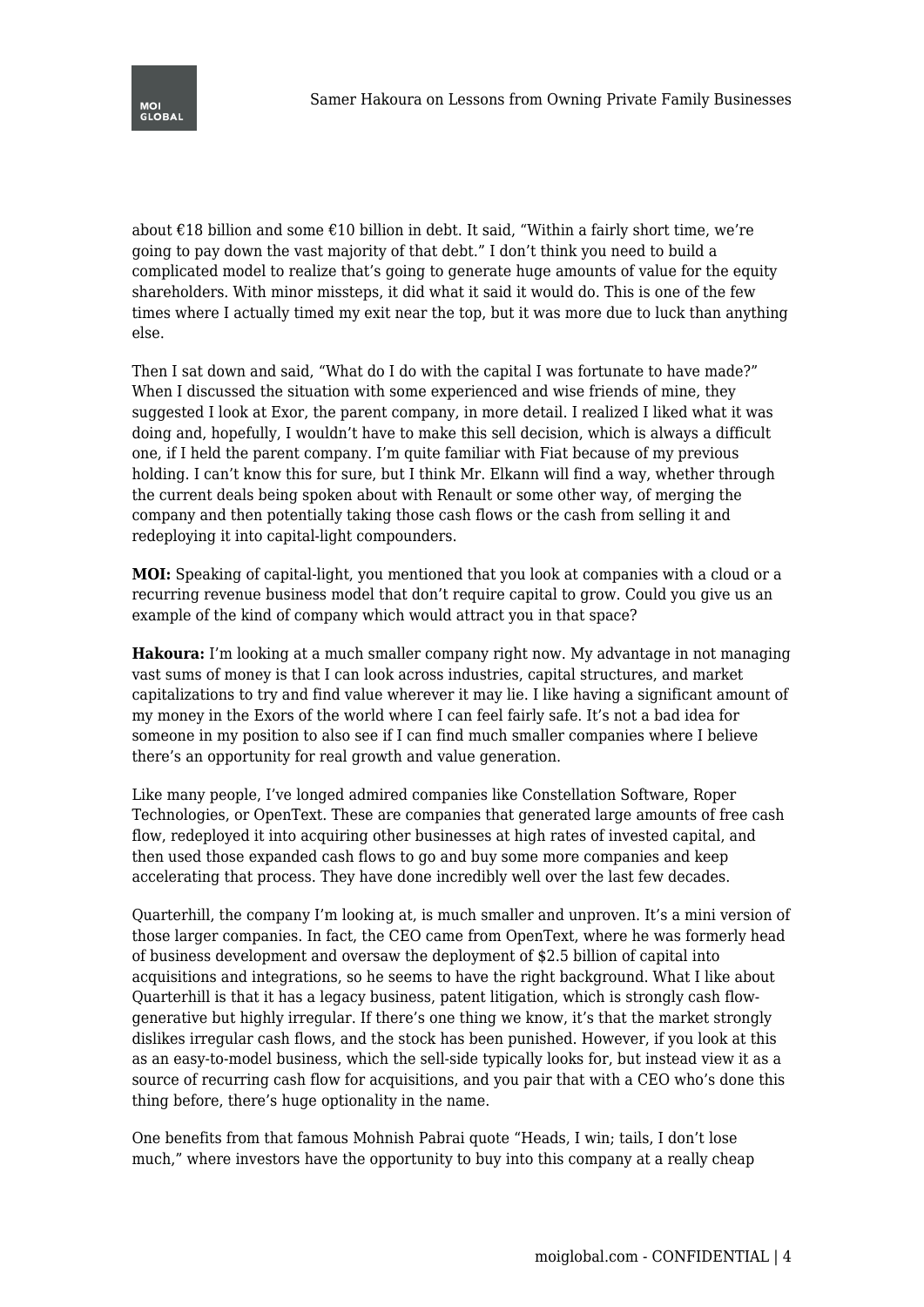

valuation. Should the CEO effect a large acquisition with those cash flows, I think the company will do great. Should he not do that, it is sitting on a very large cash balance which could be dividended back out to shareholders. There are other ways to realize value where even if he doesn't succeed, you're probably not going to lose much money at all.

**MOI:** Could you elaborate a bit on how you would think about valuing a company like this? It sounds like there's a balance sheet component with some asset value there. Also, how do you think about the value of the legacy business versus what might come in the future?

**Hakoura:** As a matter of principle, I shy away from building complicated models. When I was an investment banker, it was my job, and one of the things I learned was that a model will tell you whatever it is you ask it to tell you depending on the inputs you provide. I like things to be obvious and simple, which is something I learned the hard way.

This is a company with a market capitalization of about \$125 million, with \$70 million in cash, so an enterprise value of around \$55 million. Its legacy business has generated EBITDA of some \$400 million cumulatively over the last 10 years, so on average, \$40 million a year, very variable. Free cash flow has been slightly lower than that, but it's generated huge amounts of cash flow relative to its size. Management highlights the fact that they've dividended out and done buybacks cumulatively of about \$135 million over the last 10 years. Those are rather large numbers compared to a \$55 million enterprise value, so I'm not too worried about the downside in terms of value. The market can and will be highly volatile, but I think the risk of permanent capital impairment is fairly low. That's on the downside.

On the upside, when you've got a \$55 million enterprise value, \$70 million in cash to deploy into an acquisition, and a CEO who has the right background and speaks articulately about what seems a very sensible plan, it's just a matter of time before he finds an acquisition to do. Should it be a big transformative one, you're probably going to see a large amount of value EBITDA. Should it be a smaller, bolt-on type acquisition, you'll probably see a more muted market reaction. In either case, the strategy will have begun, and provided the CEO maintains this strategy, you have a chance, through buying at such a low price, of legging into a potential compounder for very little money.

**MOI:** Could you tell us about your personal journey and how you see it evolving going forward? It seems you are looking to build an investment business as well. When I myself invest, sometimes there's not that much to do, and if you invest for the long term, it feels like you find a couple of good ideas per year or something like that. Tell us a bit about how you, with your entrepreneurial mindset, look to investing as being the main thing for you going forward.

**Hakoura:** When I was working directly with my father, he made an investment in what turned out to be a wonderful business in a great location, on New Bond Street in London. It was supported by a strong anchor tenant, Ralph Lauren. My father sat on that building for the better part of 18 years, and it compounded in value at about 20% a year over that time. There was a lot of work done with managing the building and making sure it was run properly, but there wasn't a huge amount of activity going on in terms of sourcing all that many new deals for a period of time. We sat through 2008 and a few other turbulent times. I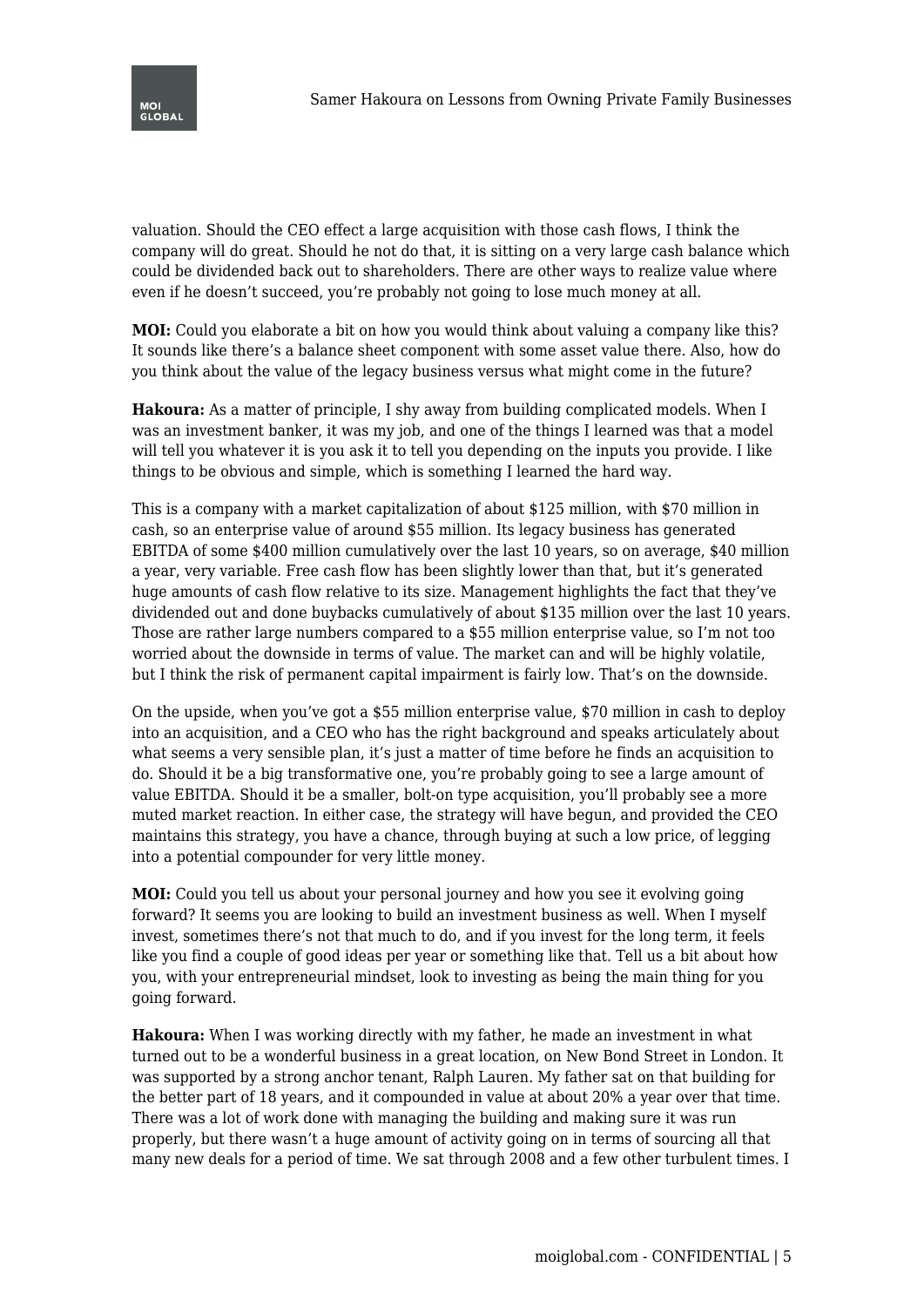

remember having a conversation with my father where he said, "There's a time to buy, and there's a time to do nothing." That time to do nothing could be six months or three years. We just sit on the asset we have and wait for that to happen.

It's one thing to read about this through other investors and quite another to live through an experience like that and say, "If it worked with that asset, let me try and replicate the approach in the public markets." Having seen a bit about managing a compounding asset successfully and given my investment banking background, I'm trying to synthesize all of that into a portfolio company where I manage the majority of my own money. Should family offices, high net-worth individuals, or others decide to come along for the ride, it will be my privilege to go on that journey with them.

**MOI:** I think you had a fascinating experience with that food retail business in the Turks and Caicos. Do you mind sharing some lessons you took away from it?

**Hakoura:** We bought it when it was a bankrupt business sitting on about 64 acres of land in a smaller country in the Caribbean with a smaller population. The previous owners overbuilt it relative to what the market could support. My father and his colleagues managed to buy it at bankruptcy prices. In the first year, it lost money. In the second year, it broke even, and then it proceeded to compound in the 30-odd percent range for a good 15 years. What I noticed was the first thing we did was hire an excellent hands-on manager who solved the logistics of getting fresh produce onto the island in an economical and expeditious manner. It meant that instead of lettuce sitting in container ships for a few weeks and wilting, we managed to get fresh produce onto the shelves.

A better product attracted customers, and once you have more customers, your sales and cash flows ramp up fairly quickly. After that, we used those increasing cash flows to reinvest back into the business, continue to expand it, add locations, hire more people, and improve systems and processes. One thing leads to another, so when you keep doing this for a few years, you find yourself having 80% of the market, albeit a smaller one. Then you have this wonderful moat of economies of scale: because you're a large employer, the biggest purchaser of food, and one of the biggest users of the transportation system in the local market, you get access to better prices and better economies, and you can produce or deliver higher quality products at better prices to your customers. Once you've set yourself up in that, it's a classic moat, and it's very hard to dislodge.

We began generating large amounts of cash flow and deploying it into building a central commercial hub in the middle of the main island, where we started to develop those 64 acres of land. We built a community, a townhouse village, seven or eight commercial buildings. It's one of those things where the whole became greater than the sum of its parts – we had the supermarket as the anchor tenant for the location, but we built up an entire community there. When we came to sell the business some years later, it added tremendous value to the whole.

**MOI:** Can you talk a bit about idea generation? How do opportunities come your way or how do you find them, perhaps specifically on the investment you made in the Turks and Caicos? More relevant to today, how you go about finding opportunities in the public markets, such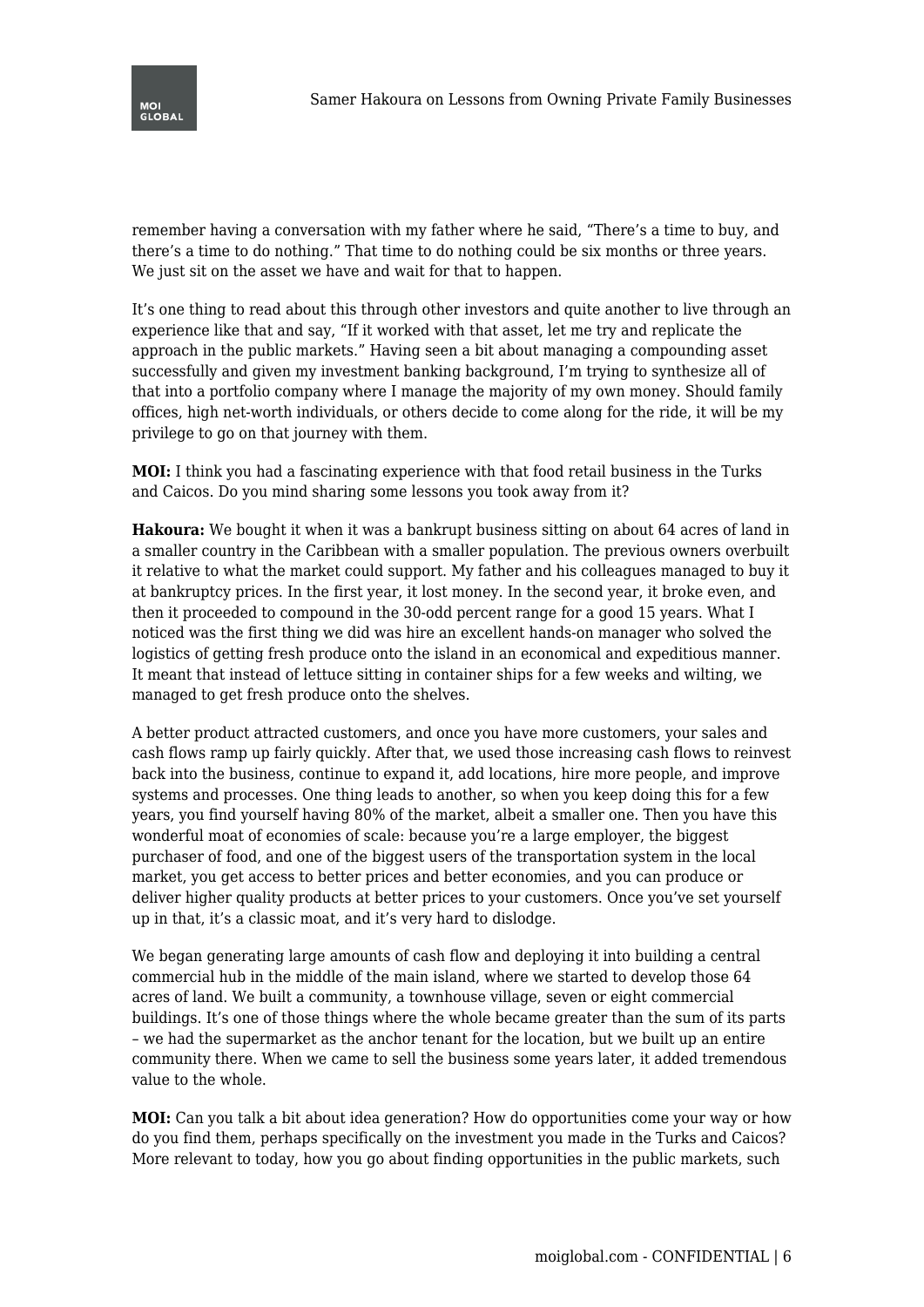## as Quarterhill?

**Hakoura:** We were fortunate with the Turks and Caicos business. It was through friends of friends of family connections. My mother's uncle was good friends with the father of my father's eventual business partner. It was one of these convoluted family stories, and I think it was down to pure luck. In terms of how I find opportunities in the public markets, there's a bit more of a process there. Some people may disagree with me, but I think ideas are not the difficult part in today's internet age. There are a number of very high-quality ideas that come out several times a year through your platform. It behooves investor to listen to those and get a couple of tidbits, as I've done in the past. If you're looking for capital-light or high ROIC compounders, it's fairly easy with today's tools to screen for them.

One of the best sources of ideas is generating a network of highly intelligent and capable investor friends. In the private markets, information is much harder to come by, and it's a lot more competitive – either you buy this company or I do. In the public markets, I can buy fractional ownership in a large company, and you can as well, so we both benefit. There's a lot more sharing of ideas.

The idea generation is pretty standard. There are a lot of quarterly letters from investors and blogs. What becomes more important is the process of rapid elimination of the deluge of ideas into a more manageable list of higher potential names one can look for. That's where having some experience of running a business or knowing what you like can help you. For me, well-run family offices and public family holding companies are a great source of interest. Seeing a presentation on a company which has generated higher returns on invested capital for many years and is priced in a fairly undemanding way makes me focus on that pretty quickly.

Once you reduce the deluge of ideas to a more manageable list, it's a matter of simply screening through them all one by one. In some cases, it can be painstaking work to find stuff you like, and many times, this is interesting to learn, but I'm not paying 30x EBITDA or whatever it may be. I'll wait for the market to give me a better price, if ever. I find that maintaining a constantly evolving watchlist of companies is incredibly useful because it means that should prices come down to a more reasonable level, I can act fairly decisively and quickly because I've already done the work on the name. It also helps keep one focused on higher quality ideas versus straying into uncharted waters and potentially making a mistake.

**MOI:** How do you think about holding cash and do top-down considerations have any bearing on the portfolio? Do you consider where we might be in the market cycle or market valuations when you're deciding how much to allocate to the equities in your portfolio?

**Hakoura:** It's a great question and one I spend quite a bit of time thinking about. I don't have a cookie-cutter, formulaic answer to it. As many value investors would say, I'm not a global macro specialist. If you look at what's happened over the last six months or so, it's just one series of data points, but it shows you how difficult it is to know where you are in the market and what's going to happen tomorrow. It's a combination of buying stuff I really like, a micro bottom-up view. If I see a company I like and believe I understand, or I think